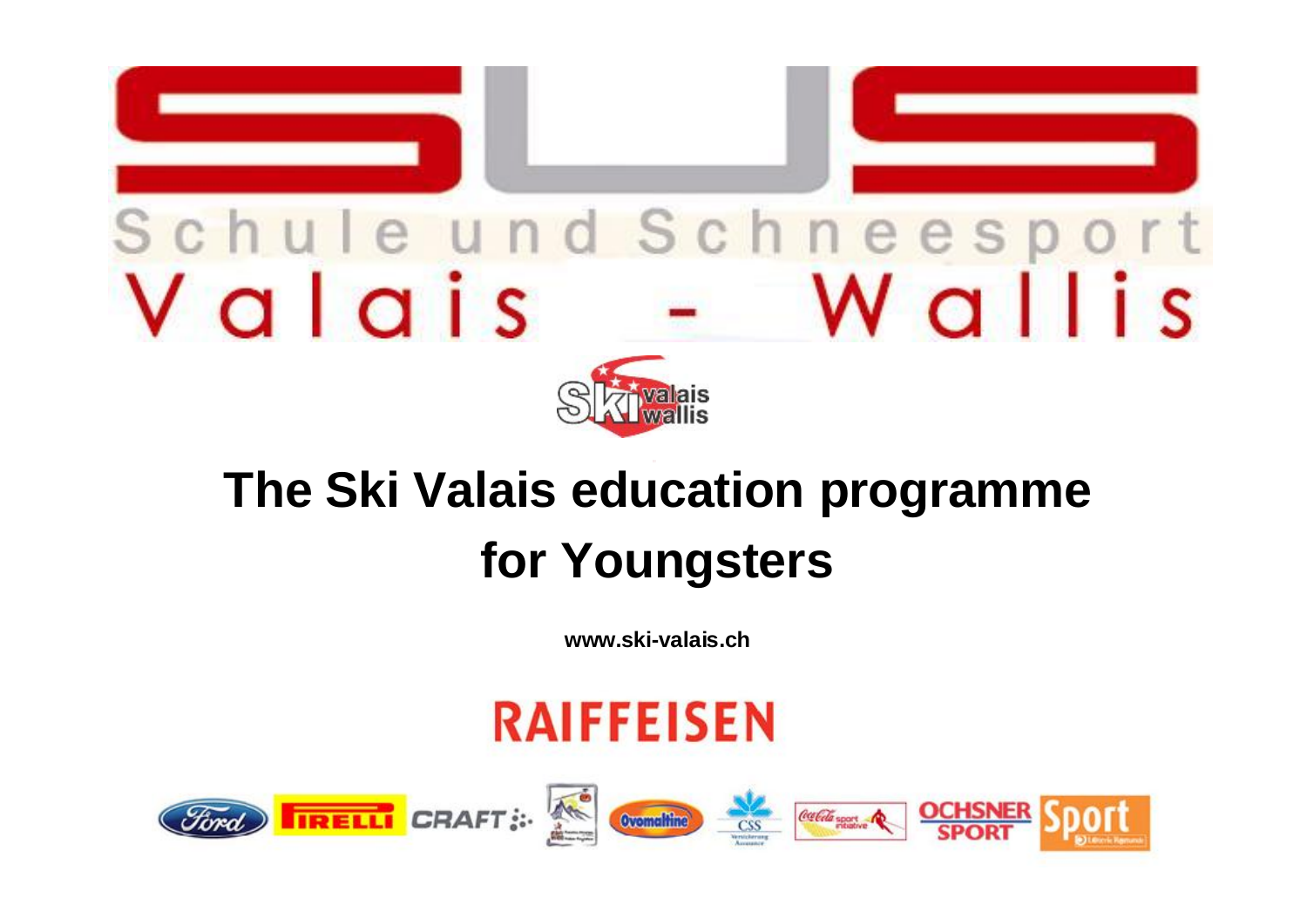

**Reasons**

- **More than 30% of the kids in Switzerland are overweight ! (7 to 8 hours school a day – homework – TV – playstation – Internet)**
- No sport no exercise **comedy** create health problems!
- **More and more children don't learn how to ski !**
- **90% of the economical income in our region is from tourism, the major part from snowsport**
- **There is no way to create Olympic- and Worldchampion, but:**

**the more kids practising ski competition** aina faire i hance **the bigger is the chance that one gets to the top**

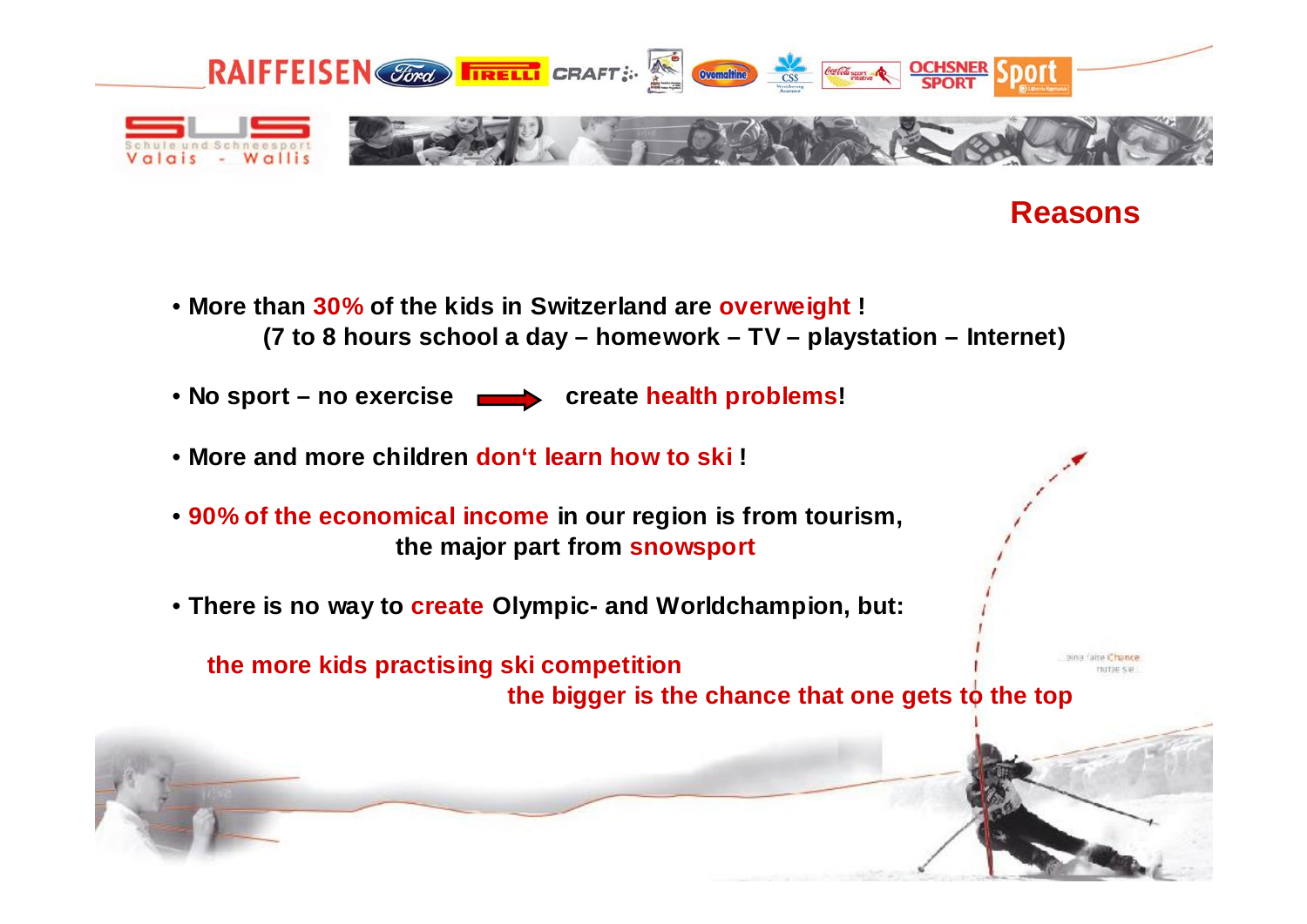

**Statistics**

# **FIS Ranking GS / Top 100**

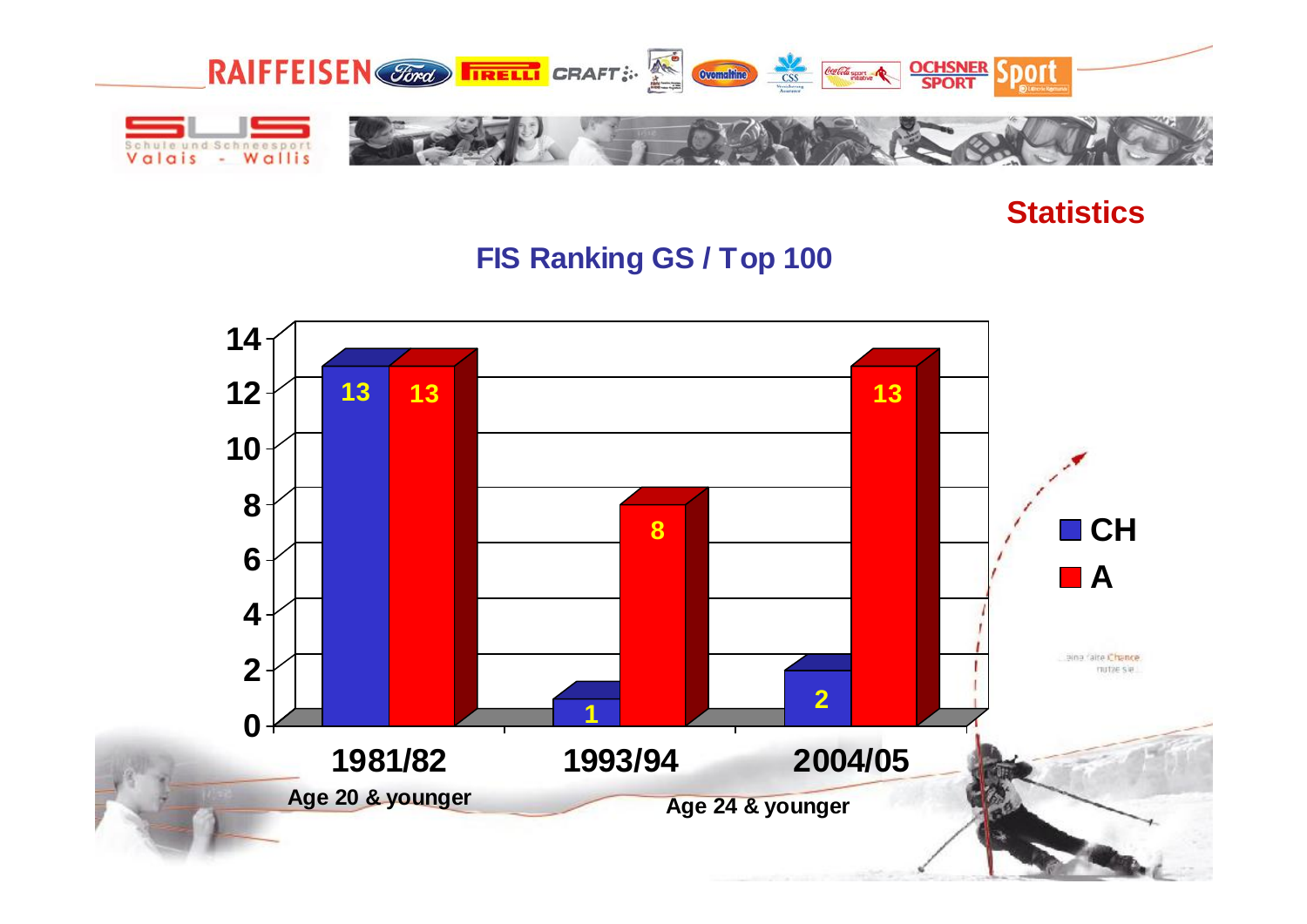

**some more facts…**

aina faire i hance mitter cle

- **Number of athletes (Swiss Ski: 1980: 87 athletes 2006: 50!)**
- **The prestige or status of snowsports or a snowsport athlete in Switzerland**
- **bigger risk of injury (material equipment)**
- **time for development (no chance for a small junior lack of structures)**
- **no light in the tunnel (the way to the peak is to long no open doors…)**
- **value of junior races (selective measure only / no interest for organizers)**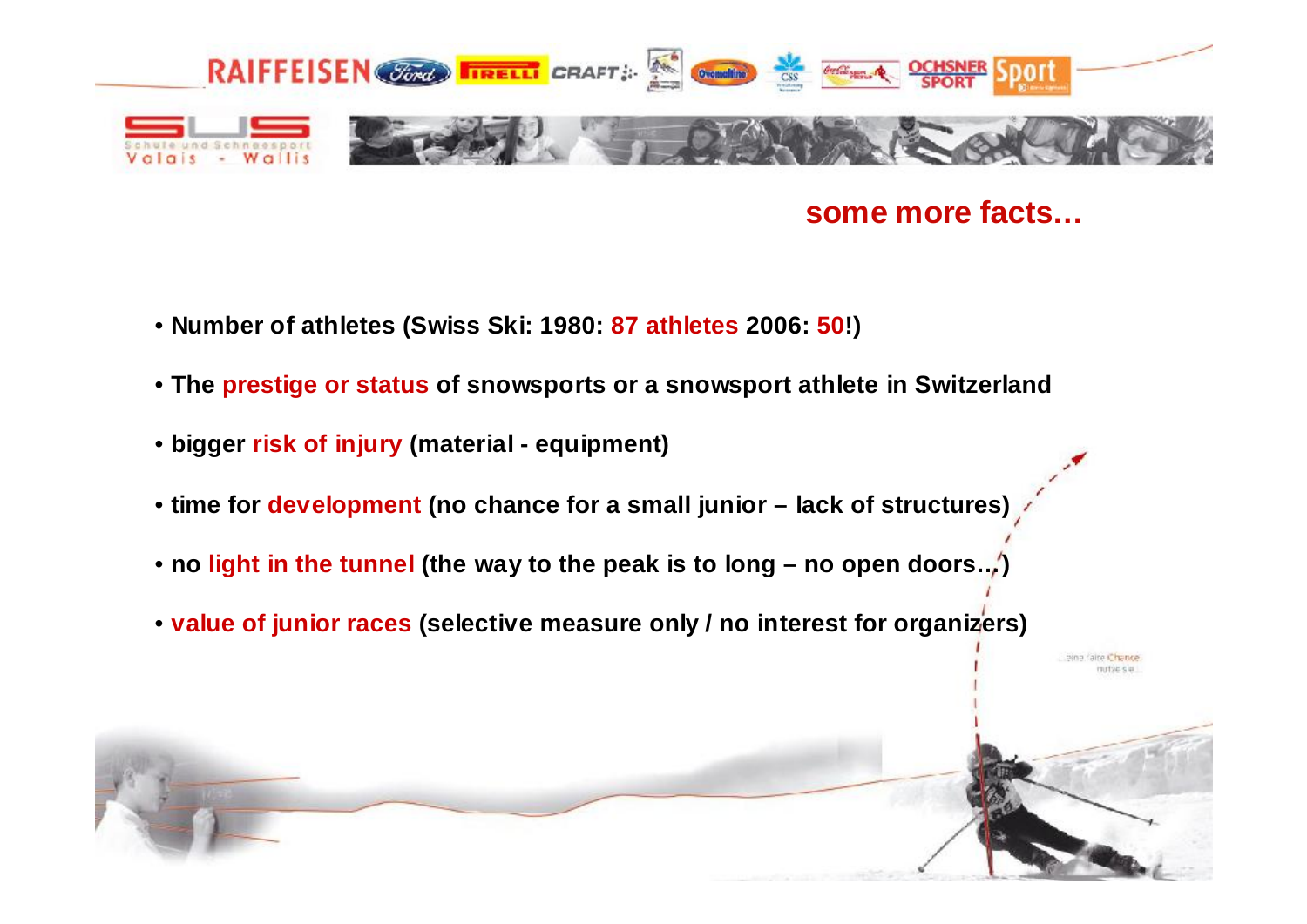

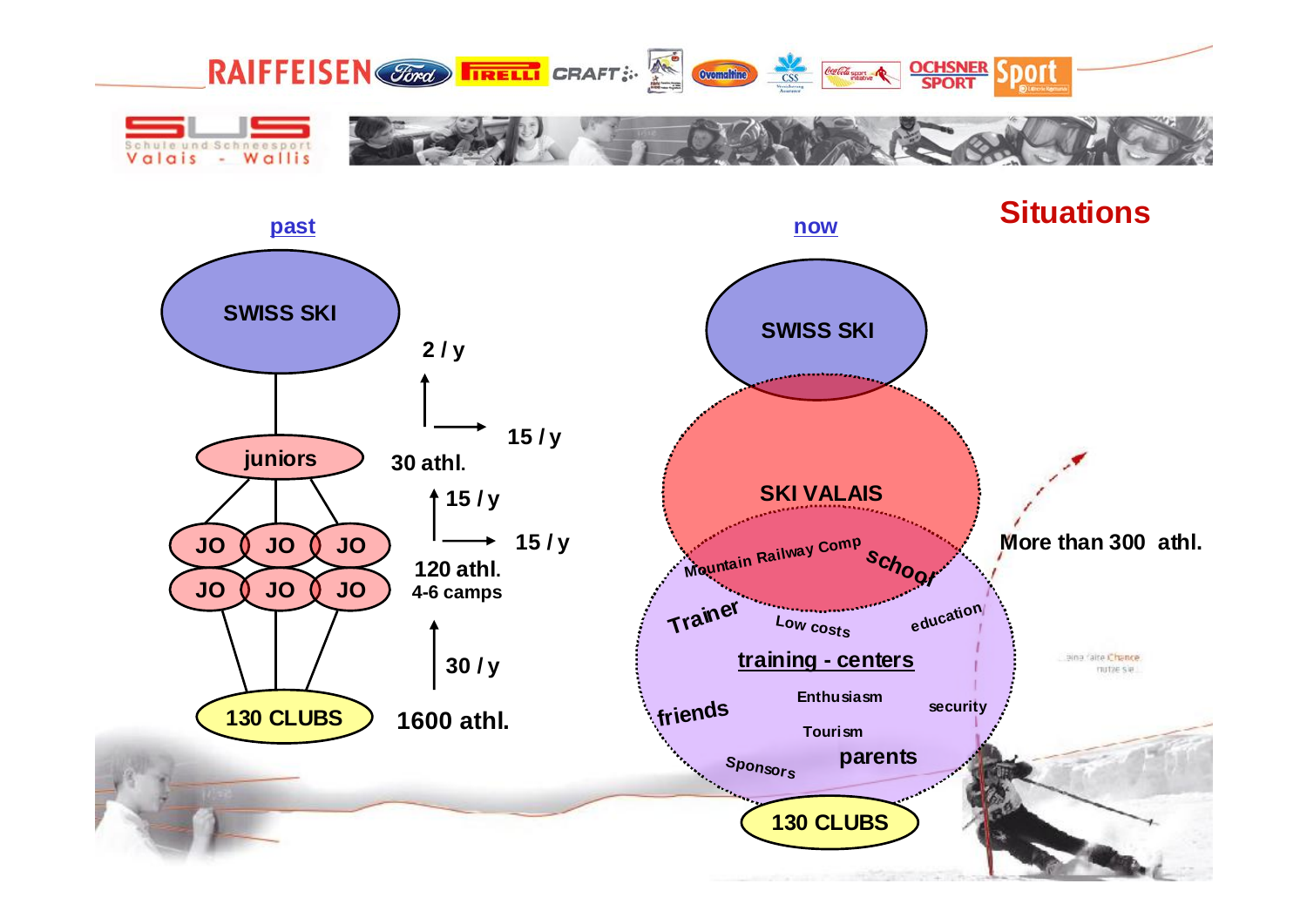

## **advantages**

**The advantages of the special regional education programme: ..school & snowsports "** 

- **decentralized for voungsters** (age of 10 to 15) **The set of stay in familiar surroundings** "
- **In accordance with the state, every regional school can offer special programs**
- In addition: **centralized** for juniors (age: 16 to 20)  $\longrightarrow$  SSA / NLZ / Best
- **Professional structures (15 full time jobs; trainer, CEO, etc.)**
- **A large number of young racers, that can practise their sport without a lack of school education**
- **High quality development with the close collaboration of trainer and teacher**
- **A long termed company and a guaranty of a certain number of competitions TRUST!**
- **Less travel reduced stress and financial costs (for athletes, trainer & parents)**
- **Increasing enthusiasme for snowsports in population, tourisme and economy**

• **Additional training and test center even for top-athletes (holiday, regeneration, between races,)**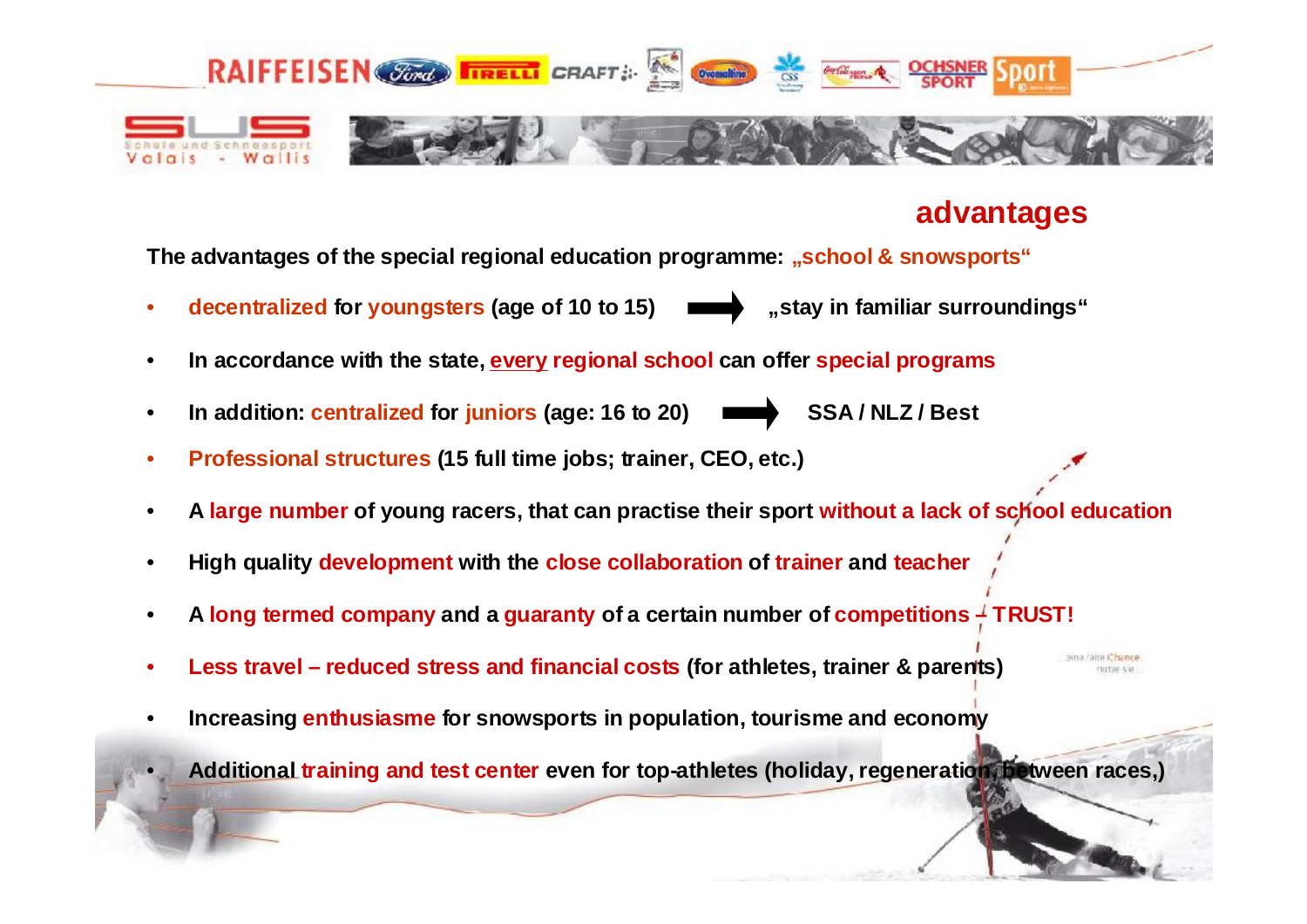



**2 Saastal 7 Herens – Nendaz 3 Mattertal 8 Martigny – Verbier 4 Visp-Leuk 9 Orsières-Gd.St.Bernard 5 Anniviers 10 Monthey – Val d'Illiez T T 1 4 6 T NLZ T ① T 5**  $\hat{\tau}^{\textbf{(10)}}$  $\hat{\mathbf{T}}$ **T T T 2 T 8 T T 7 3 T** Para **T T T T ARANGE R 9 T Ski Valais training - cente** Again as Grant **T** Training stadium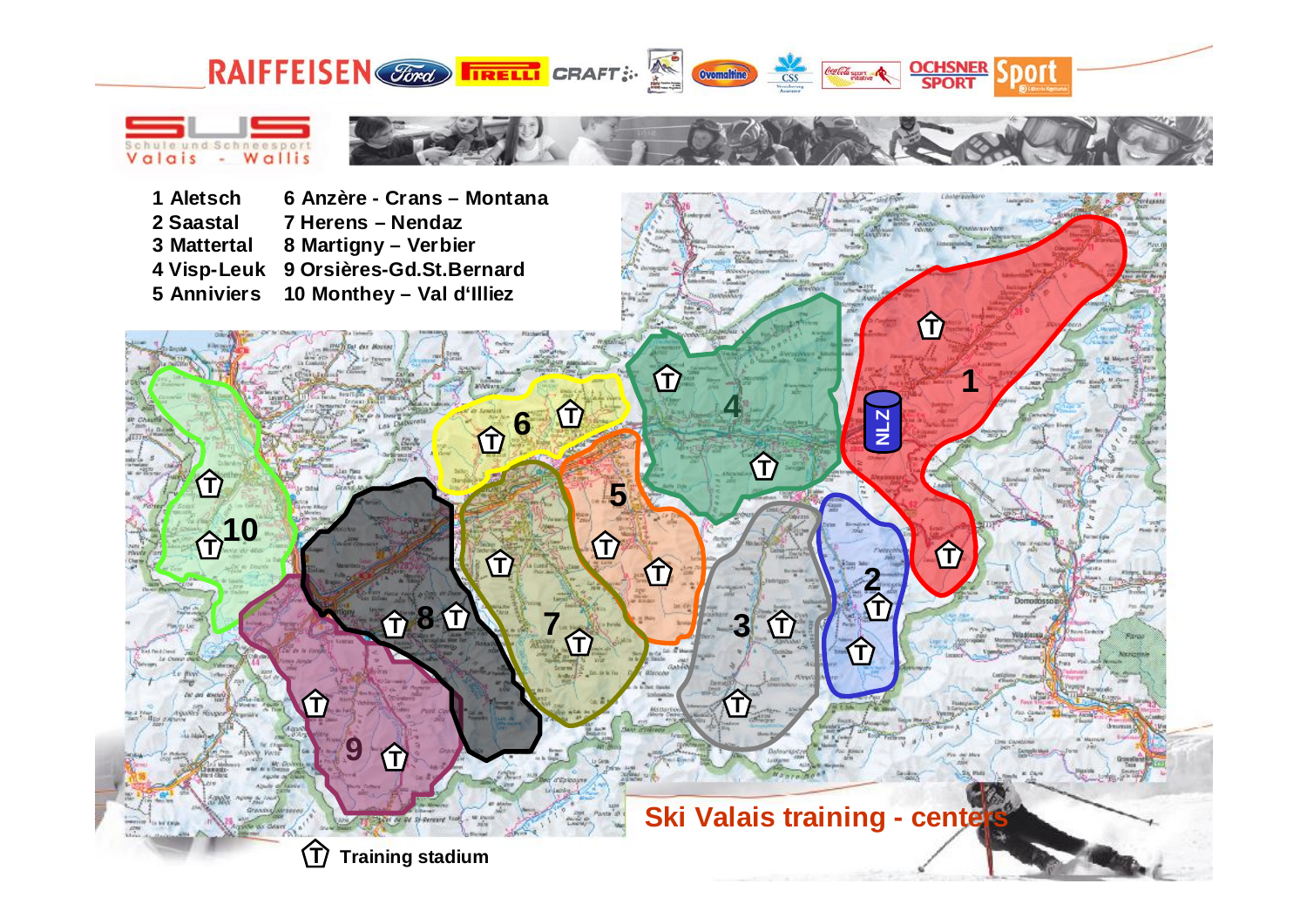

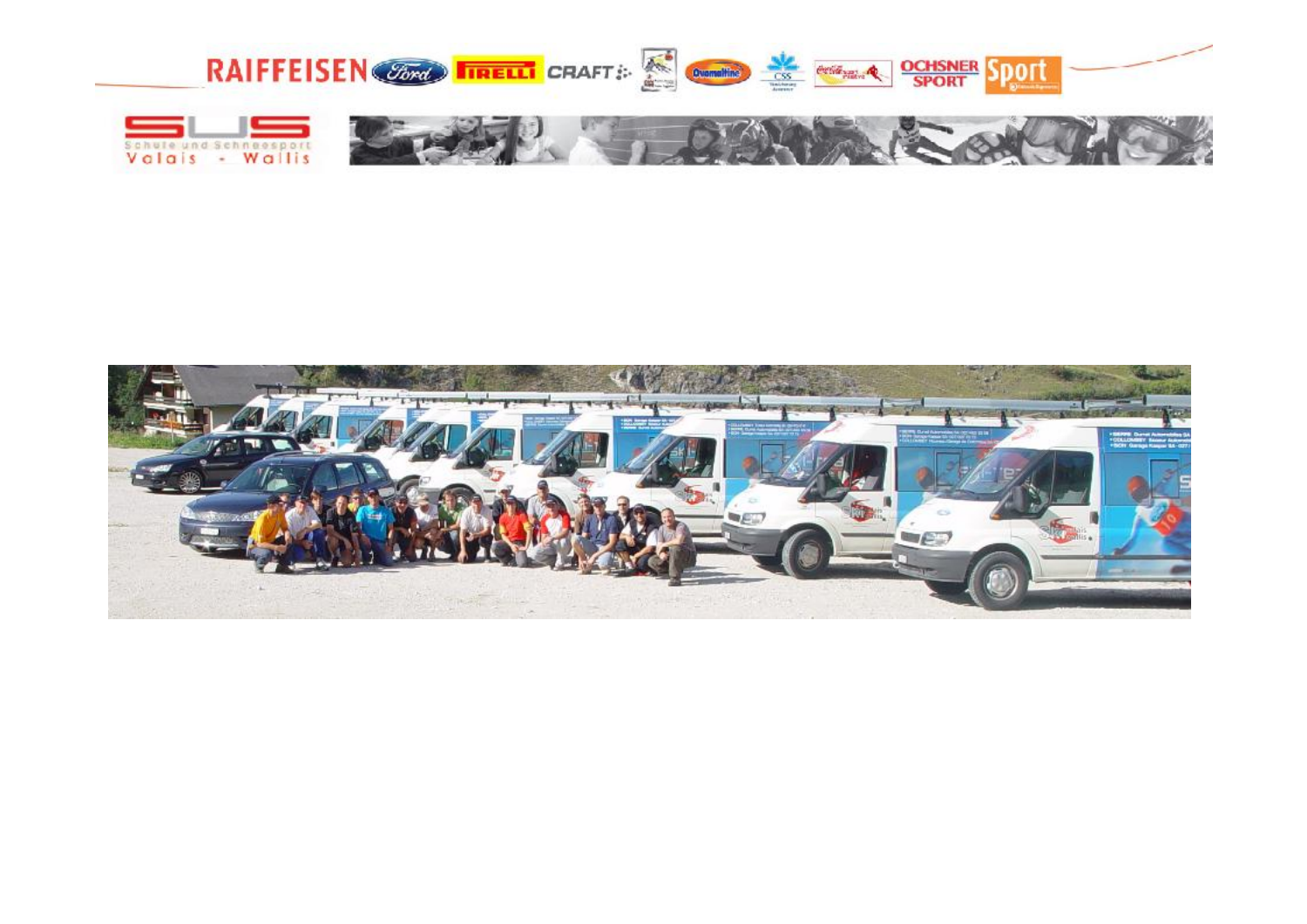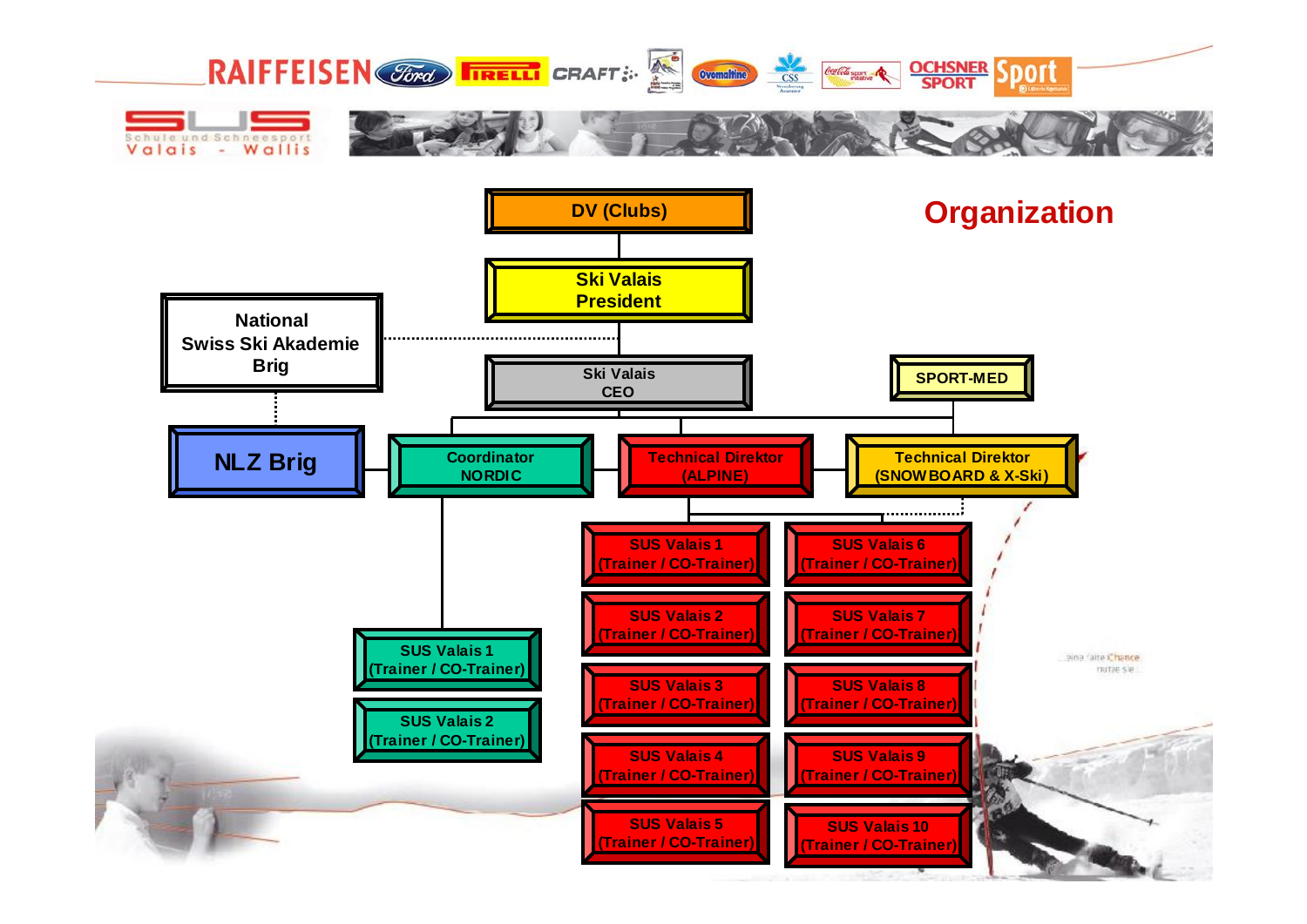





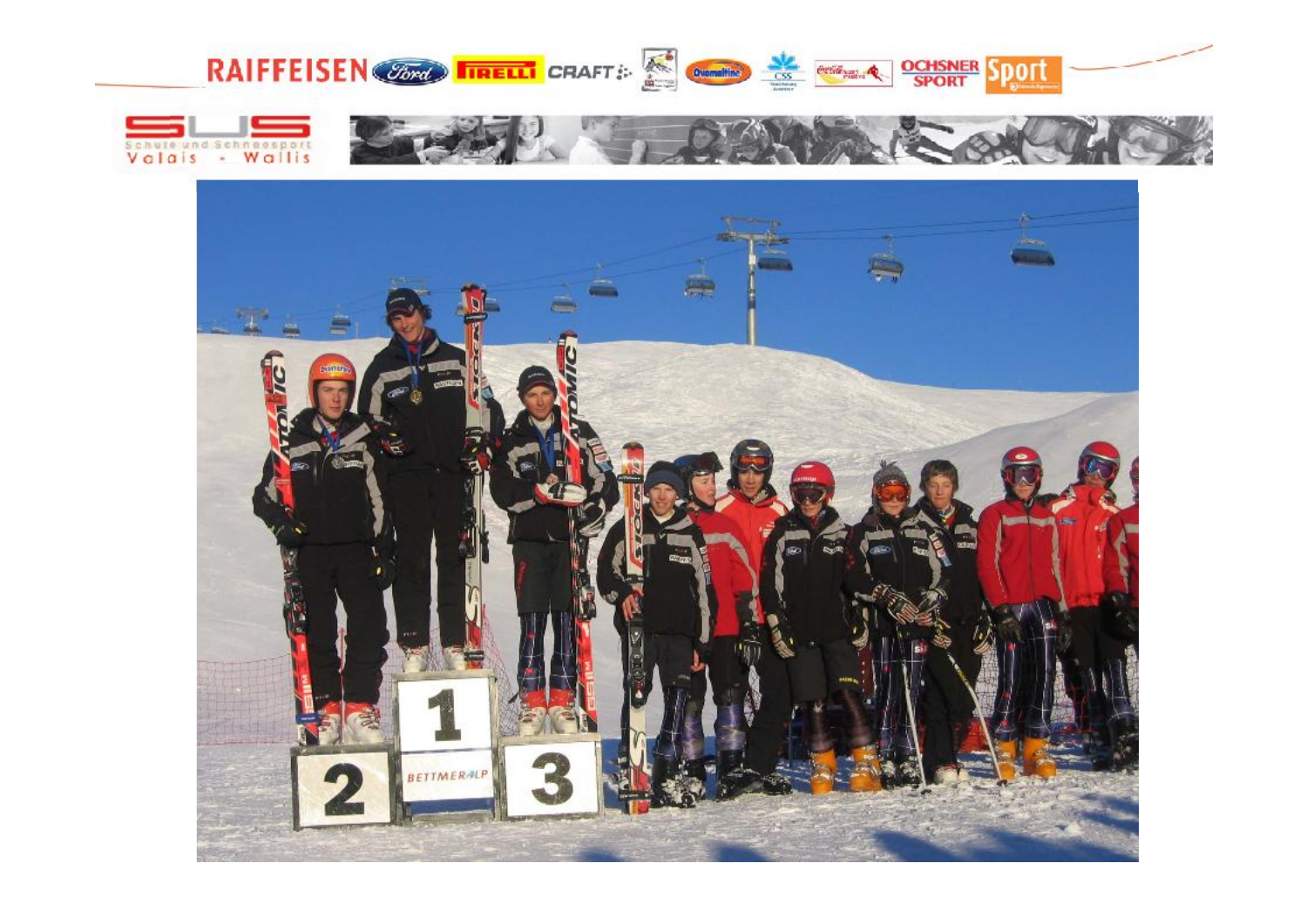

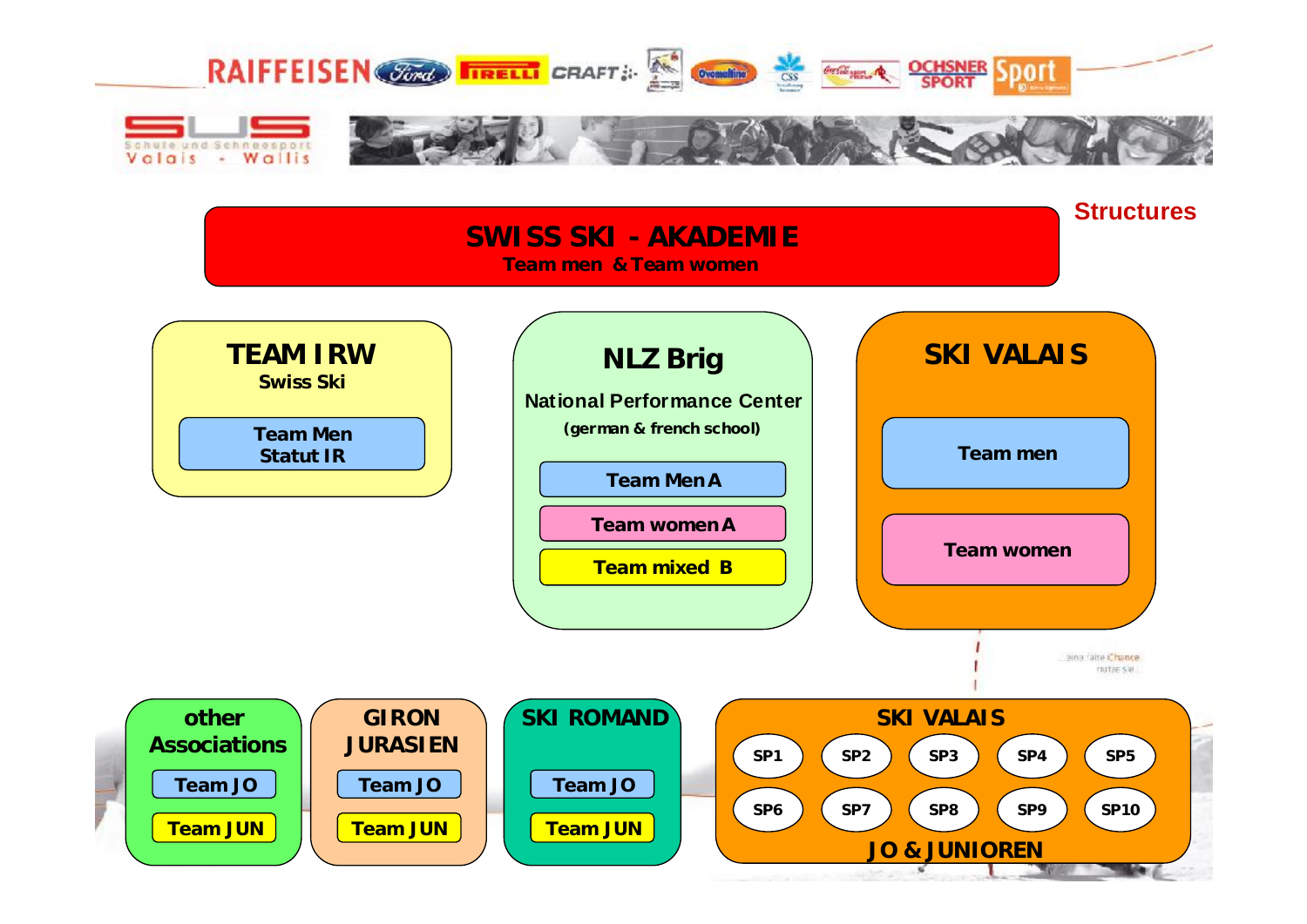

## **education programme**

**…based on the common school programme of our region…**

### **Youngsters ( age 11 to 15 )**

- They stay in their **ordinary** class
- **Organized hours of remidial teaching during development period (autumn)**
- **Compulsory hours of remidial teaching during the race period (winter)**
- Adjusted school schedule ("easy" Monday & minor subjects can be reduced)
- **Education in: Nutrition, recovery, training theory, health advice, etc.**
- **Sports lessons coordinated with trainer**

#### **Juniors (age 16 to 20**

- **Specialized sports school for students (Ski Academy / National Performance Center in Brig)**
- **Job offers & Special programmes for apprentice co-operation with employer**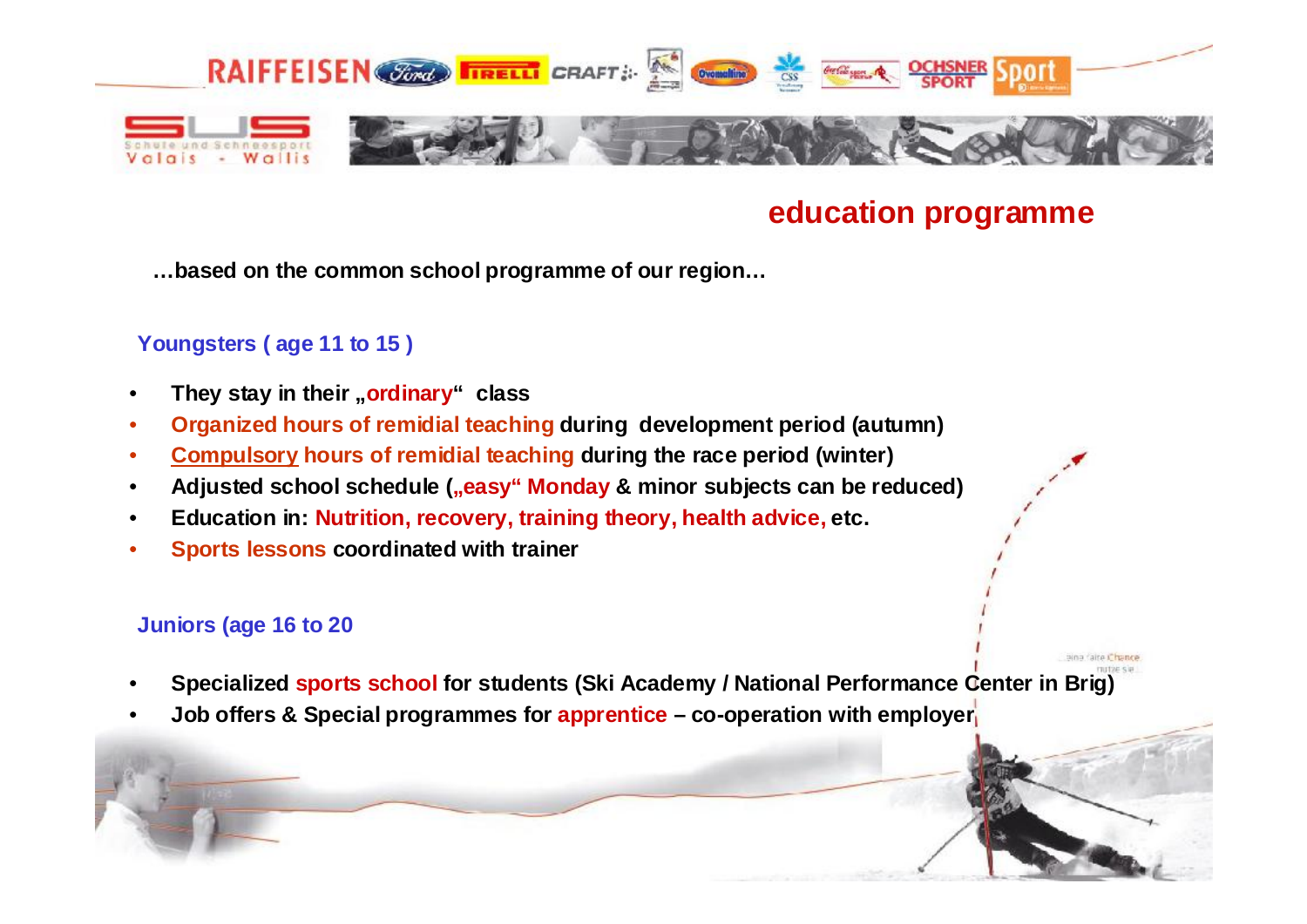

# **annual programme**

| Jan | Feb | <b>Mar</b> | Apr | <b>May</b> | Jun | Jul | Aud | Sep | Oct | Nov | <b>Dec</b> |
|-----|-----|------------|-----|------------|-----|-----|-----|-----|-----|-----|------------|
|     |     |            |     |            |     |     |     |     |     |     |            |



| period                                             | school                                                      | sport                                                                                      |  |  |  |  |
|----------------------------------------------------|-------------------------------------------------------------|--------------------------------------------------------------------------------------------|--|--|--|--|
| mid May till<br><b>End June</b>                    | • normal school programme<br>• focus school (annual tests)  | • focus: endurance                                                                         |  |  |  |  |
| <b>July till mid</b><br><b>August</b>              | • school vacation                                           | • focus: sport (ski camps on the glaciers & endurance)                                     |  |  |  |  |
| <b>Beginning of</b><br>school till<br>oct-vacation | • school starts – focus school<br>• normal school programme | • focus: physical training<br>• trainings beside school schedule                           |  |  |  |  |
| end Oct. till<br>beginning of<br>races             | •"easy" Monday                                              | • focus: intensive skitraining<br>(3 days every week; incl. weekend)<br>aina faire i bance |  |  |  |  |
| mid Dec till<br><b>April</b>                       | • "less tests at Tuesday"<br>• "easy" Monday                | • focus: races<br>• 2 half-day skitraining during the week                                 |  |  |  |  |
| <b>April</b>                                       | • preparation annual tests                                  | • no trainings                                                                             |  |  |  |  |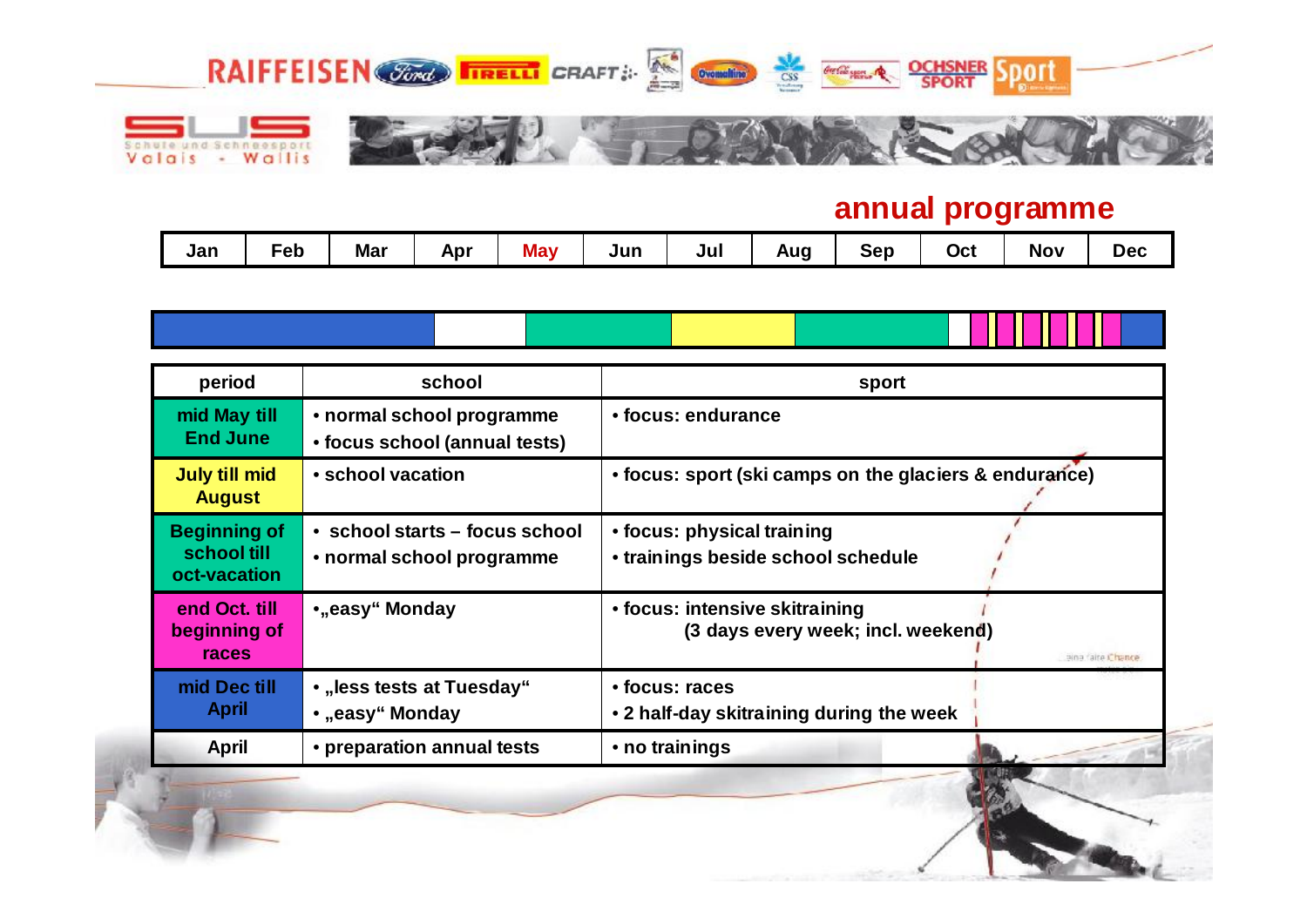





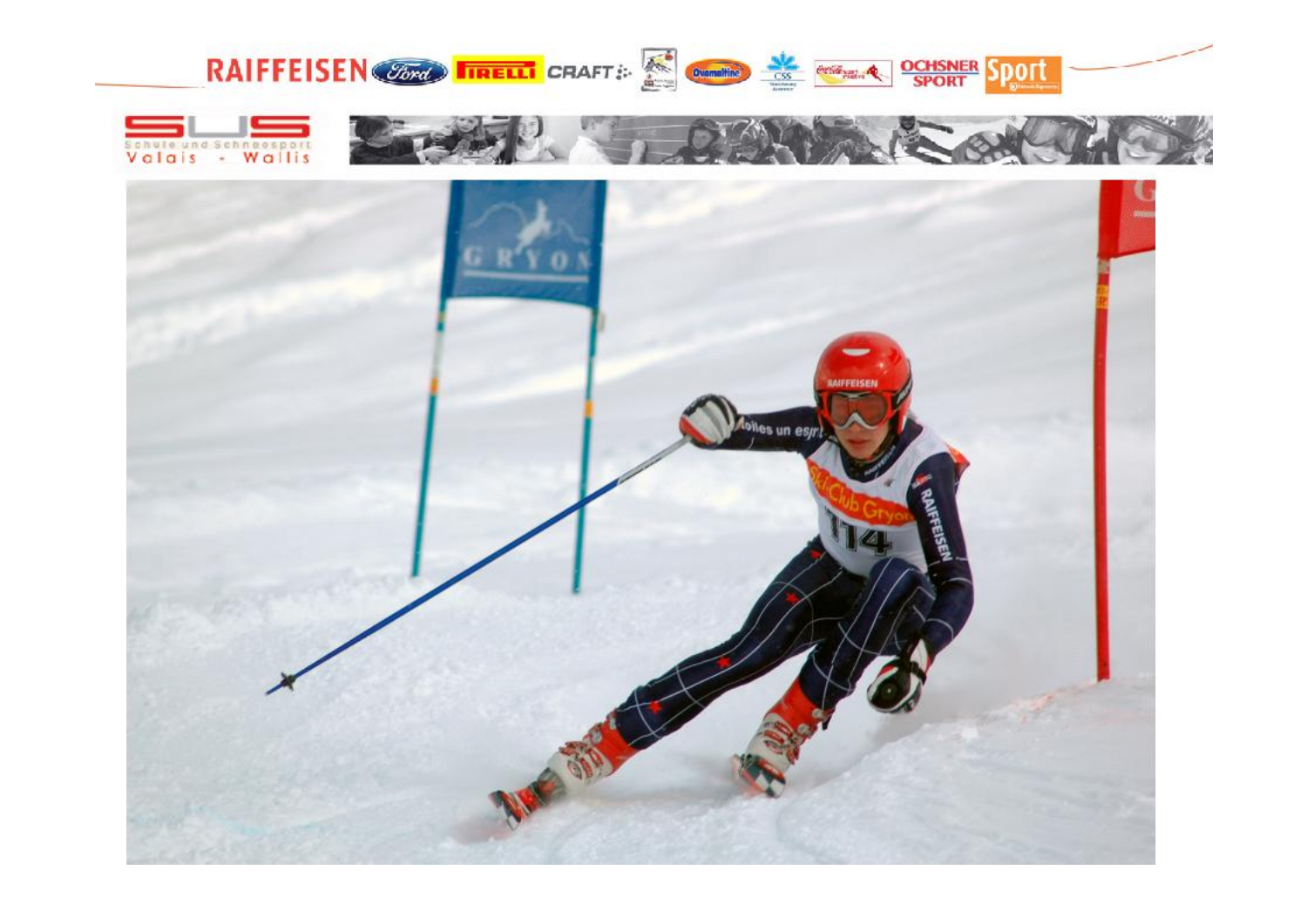

**Financial situation Ski Valais**

**Receipts: 2.3 Mio**

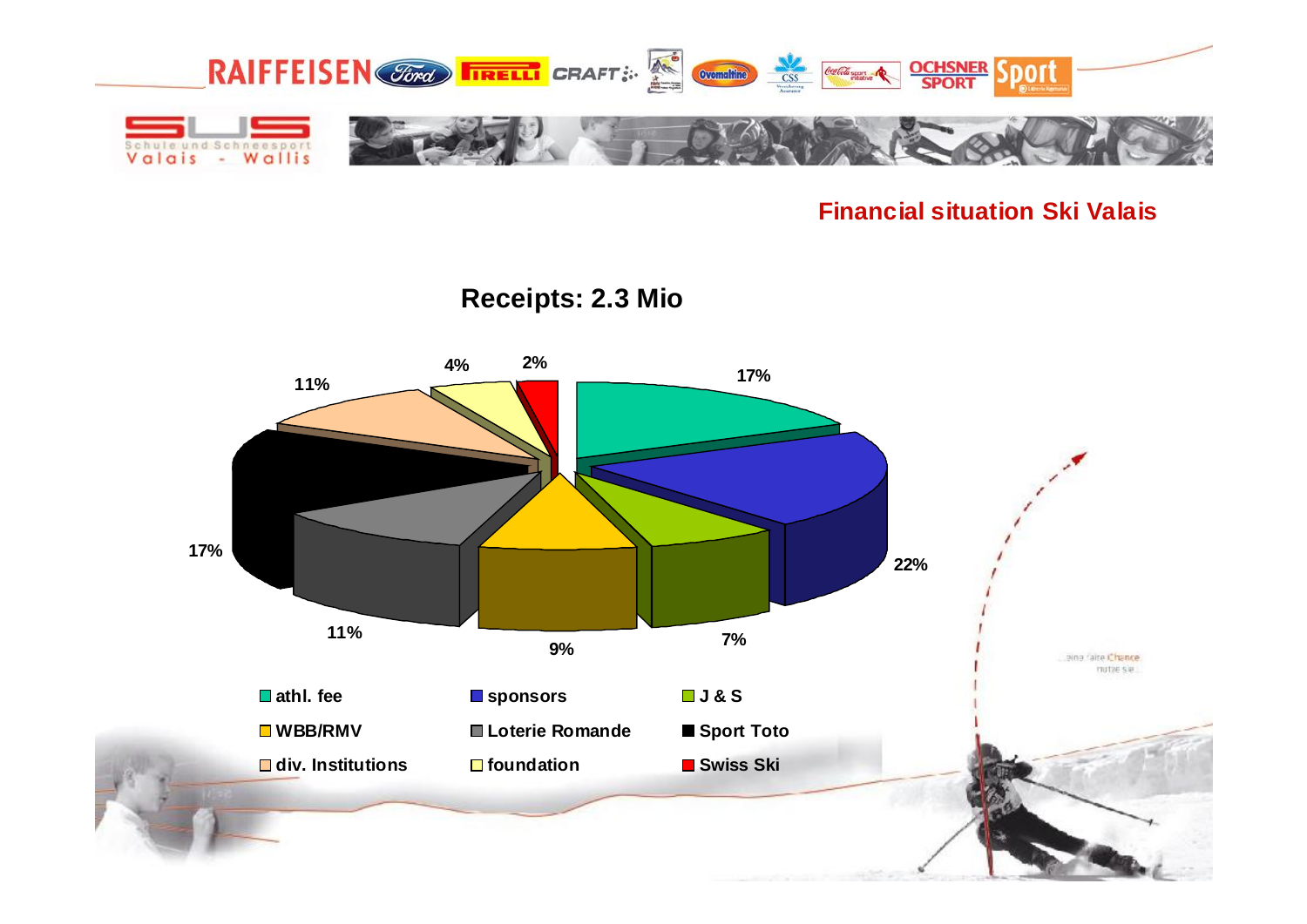

**Financial situation Ski Valais**

**Athletes**



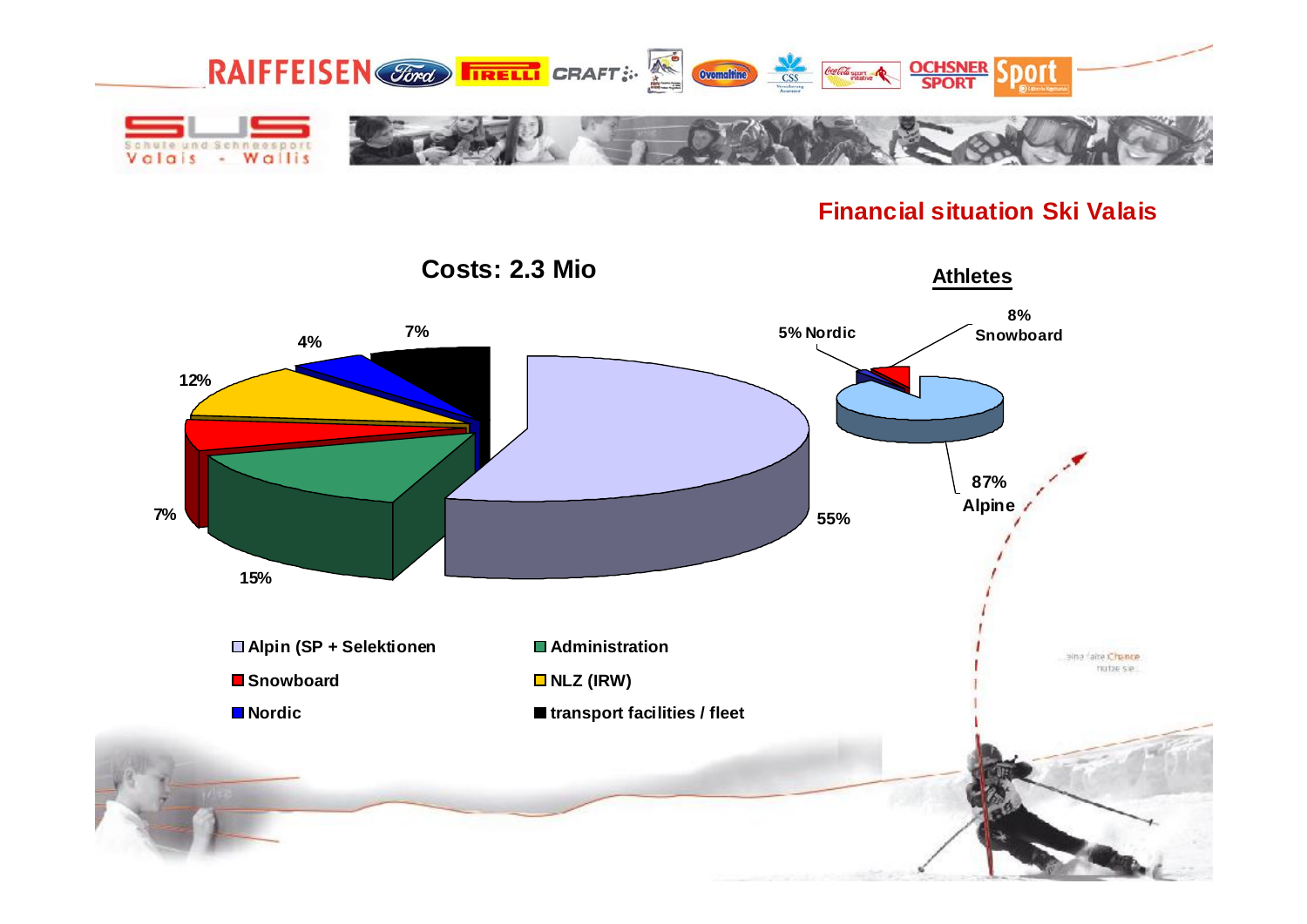

**Important things to do….**

- **to convince our teenagers for an active and healthy life !**
- **to invide them to practise sports.!**
- **to create new enthusiasme for snowsports in population !**
- **to develop new ambassadors of snowsports & winter tourism !**
- **to increase the value of junior competitions !**